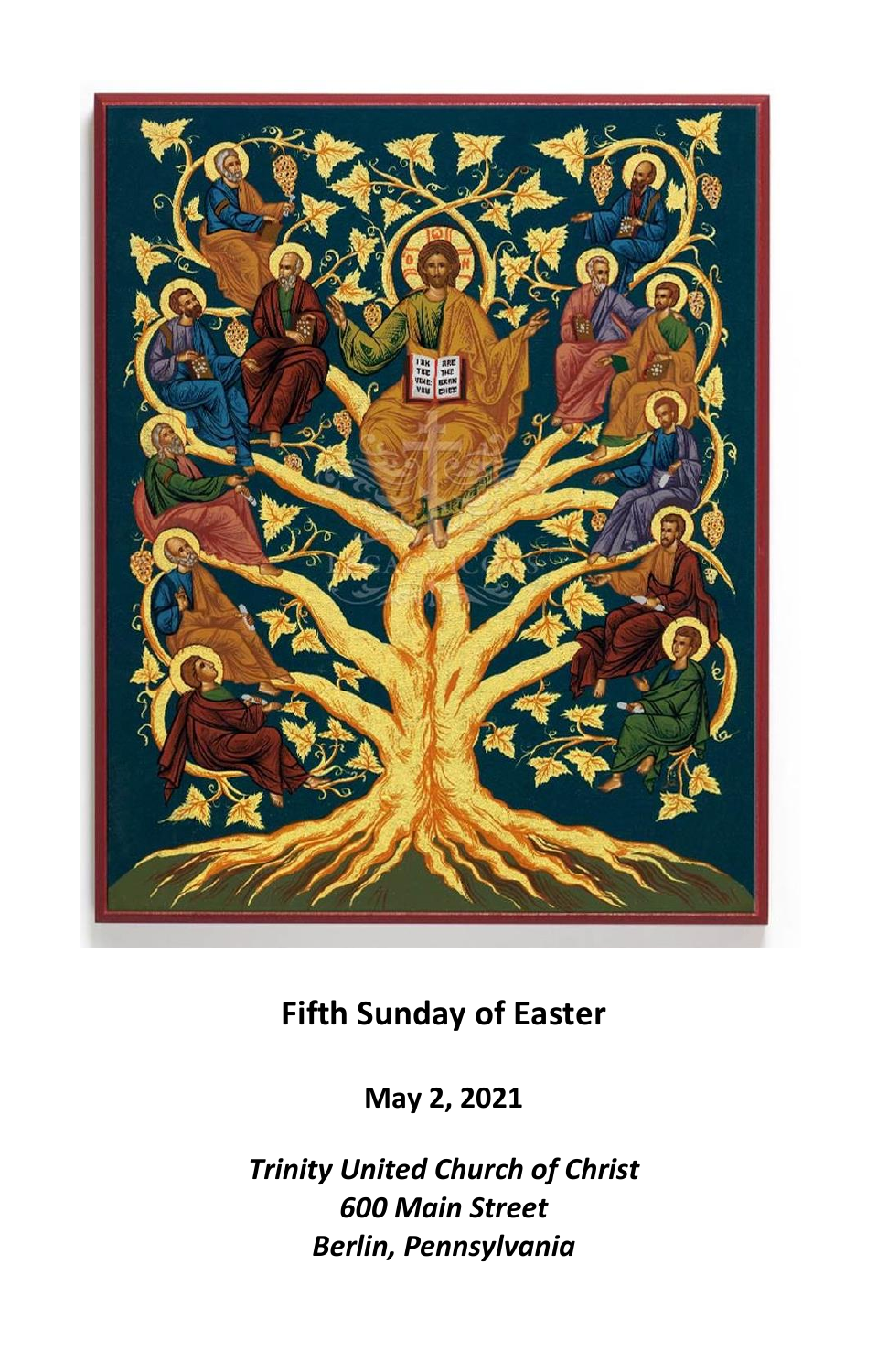#### **\*Easter Hymn: No. 226** *The Day of Resurrection*

**\*Apostolic Greeting**

Blessed be God: Father, Son, and Holy Spirit. **And blessed be his kingdom, now and forever. Amen.** Alleluia. Christ is risen! **The Lord is risen indeed. Alleluia!**

**Morning Prayer**

**Our Savior's Prayer [**using **debts** and **debtors]**

#### **WE HEAR GOD'S WORD**

#### **Epistle of John 1 John 4:7-21**

**<sup>7</sup>** Beloved, let us love one another, for love is from God, and whoever loves has been born of God and knows God. **<sup>8</sup>** Anyone who does not love does not know God, because God is love. **<sup>9</sup>** In this the love of God was made manifest among us, that God sent his only Son into the world, so that we might live through him. **<sup>10</sup>** In this is love, not that we have loved God but that he loved us and sent his Son to be the propitiation for our sins. **<sup>11</sup>** Beloved, if God so loved us, we also ought to love one another. **<sup>12</sup>** No one has ever seen God; if we love one another, God abides in us and his love is perfected in us.

**<sup>13</sup>** By this we know that we abide in him and he in us, because he has given us of his Spirit. **<sup>14</sup>** And we have seen and testify that the Father has sent his Son to be the Savior of the world. **<sup>15</sup>** Whoever confesses that Jesus is the Son of God, God abides in him, and he in God. **<sup>16</sup>** So we have come to know and to believe the love that God has for us. God is love, and whoever abides in love abides in God, and God abides in him. **<sup>17</sup>** By this is love perfected with us, so that we may have confidence for the day of judgment, because as he is so also are we in this world. **<sup>18</sup>** There is no fear in love, but perfect love casts out fear. For fear has to do with punishment, and whoever fears has not been perfected in love. **<sup>19</sup>** We love because he first loved us. **<sup>20</sup>** If anyone says, "I love God," and hates his brother, he is a liar; for he who does not love his brother whom he has seen cannot love God whom he has not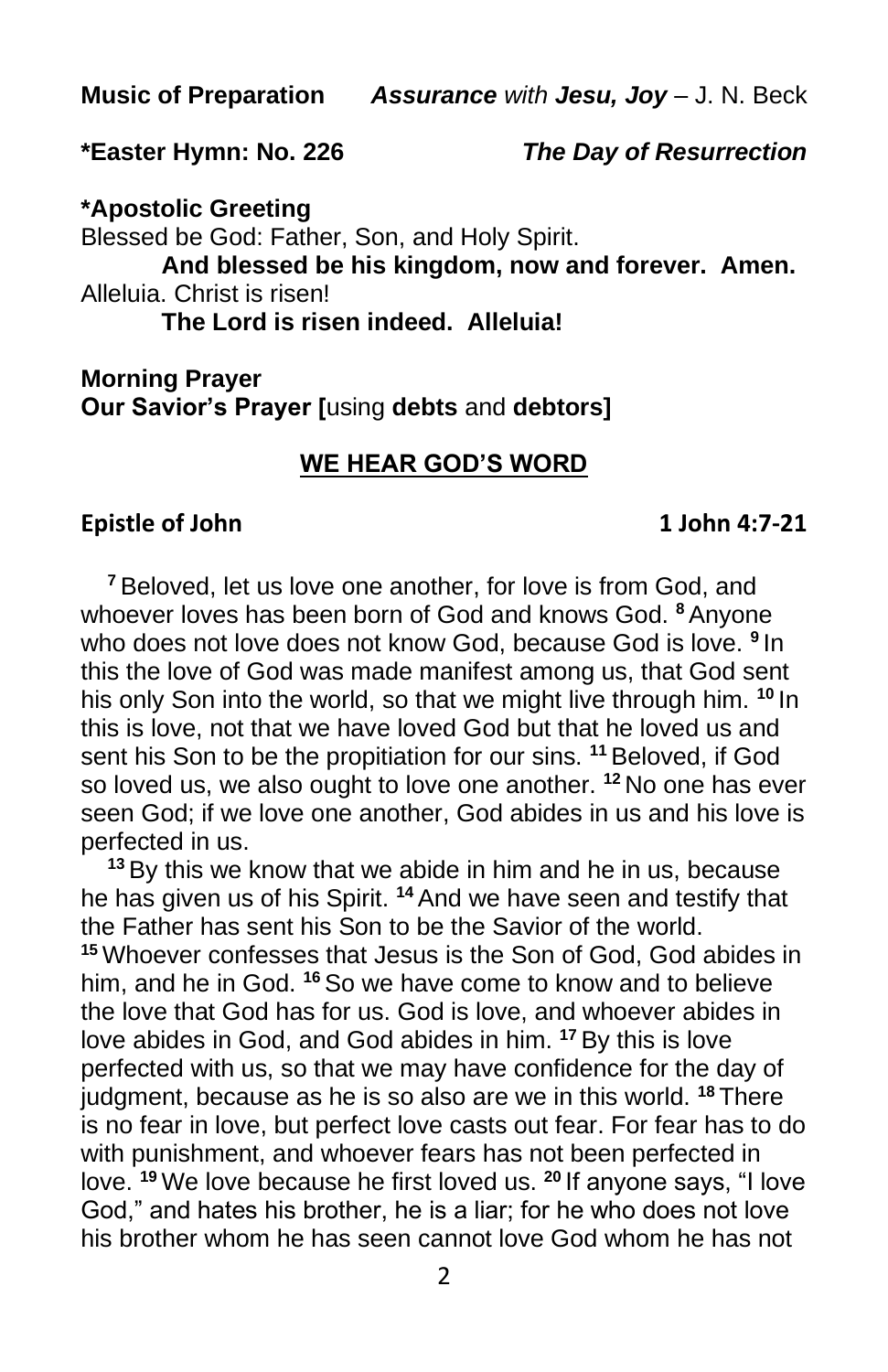seen. **<sup>21</sup>** And this commandment we have from him: whoever loves God must also love his brother.

#### **Blessing and Dismissal of Children to Sunday School**

#### \***Gospel Acclamation: No. 345** *Blessed Assurance*

### **\*The Gospel for Good Shepherd Sunday St. John 15:1-8**

"I am the true vine, and my Father is the vinedresser. **<sup>2</sup>** Every branch in me that does not bear fruit he takes away, and every branch that does bear fruit he prunes, that it may bear more fruit. **<sup>3</sup>** Already you are clean because of the word that I have spoken to you. **<sup>4</sup>** Abide in me, and I in you. As the branch cannot bear fruit by itself, unless it abides in the vine, neither can you, unless you abide in me. **<sup>5</sup>** I am the vine; you are the branches. Whoever abides in me and I in him, he it is that bears much fruit, for apart from me you can do nothing. **<sup>6</sup>** If anyone does not abide in me he is thrown away like a branch and withers; and the branches are gathered, thrown into the fire, and burned. **<sup>7</sup>** If you abide in me, and my words abide in you, ask whatever you wish, and it will be done for you. **<sup>8</sup>** By this my Father is glorified, that you bear much fruit and so prove to be my disciples.

#### **\*The Apostles' Creed**

Let us join together in professing the Christian faith as contained in the Scriptures of the Old & New Testaments.

Do you believe in God?

**I believe in God, the Father Almighty, creator of heaven and earth.**

Do you believe in Jesus Christ?

**I believe in Jesus Christ, his only Son, our Lord, who was conceived by the Holy Ghost,**

**born of the Virgin Mary, suffered under Pontius Pilate, was crucified, died, and was buried; he descended into hades. On the third day he rose again; He ascended into heaven, is seated at the right hand of the Father, and will come again to judge the living and the dead.** Do you believe in the Holy Ghost?

**I believe in the Holy Ghost, the holy catholic Church, the communion of saints, the forgiveness of sins,**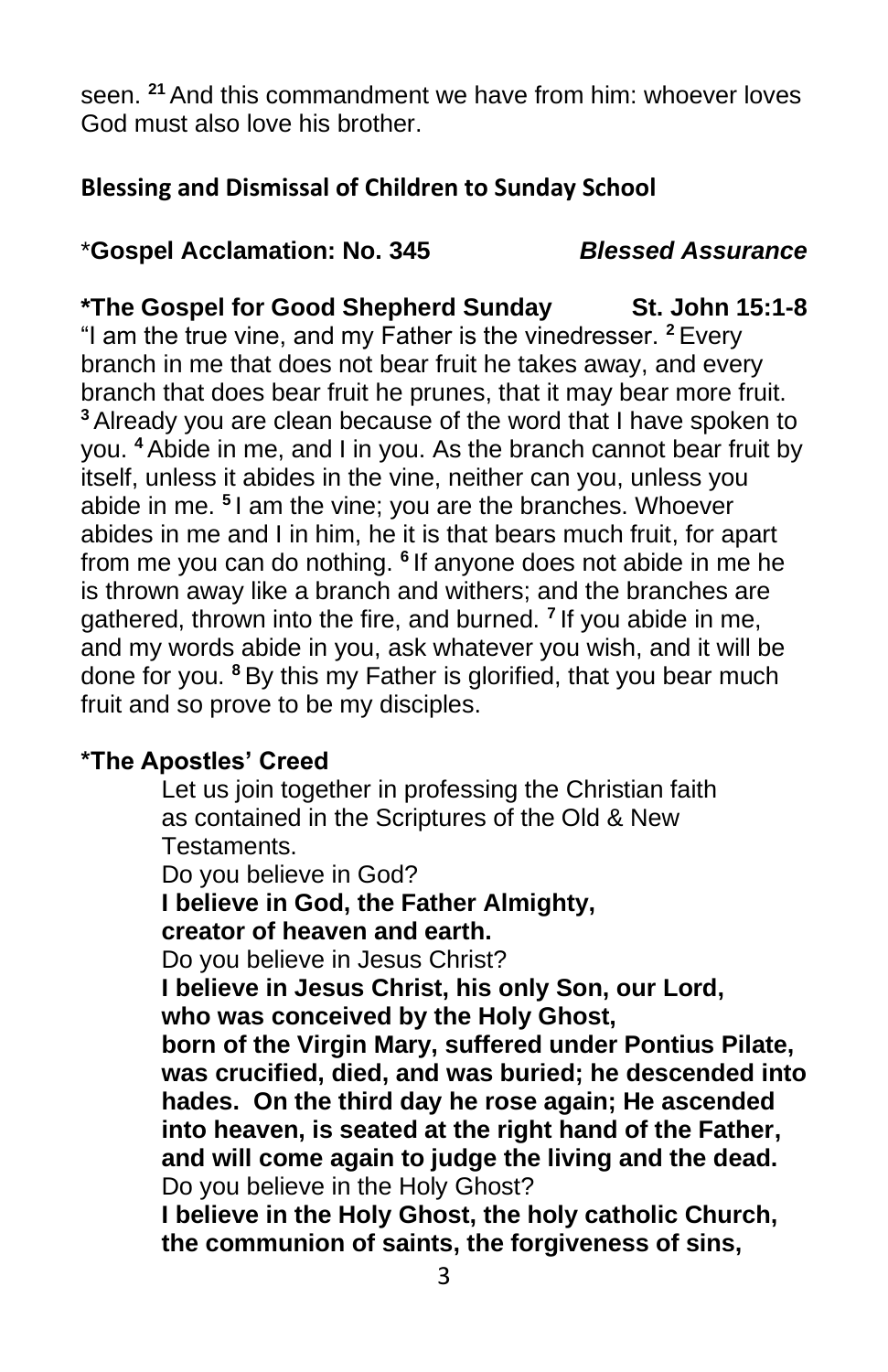**the resurrection of the body, and the life everlasting. Amen.**

**The Saints in Action**

**Proclamation of God's Word** "PD" *Deep Truth*

**\*Hymn of Dismissal: No. 404** *The Solid Rock*

#### **\*Sung Dismissal and Blessing** *Now Unto Him Who Is Able*

Now unto Him who is able to keep you from falling. To make you stand in His presence blameless and with great joy. To the only God our Savior, Jesus Christ our Lord. Be the glory, and the majesty, dominion, and authority. Both now and forevermore, Amen. **Give Him the glory, and the majesty, dominion, and authority. Both now and forevermore, Amen!**

**\*Going Forth**

+ + + + + + +

#### **The Saints In Action**

Wednesday 6:30 p.m. Handbells Next Sunday – Sixth Sunday of Easter – Mother's Day 8:00 a.m. Worship 9:30 a.m. Worship 9:45 a.m. Sunday School

**Graduating Seniors** – We will honor our graduating Seniors [High School and College] om Sunday, June 6<sup>th</sup> at the 9:30 a.m. service. If you have or know of a "graduating senior" please call the church office to provide the information. A gift will be given that day to those whom we recognize here at Trinity.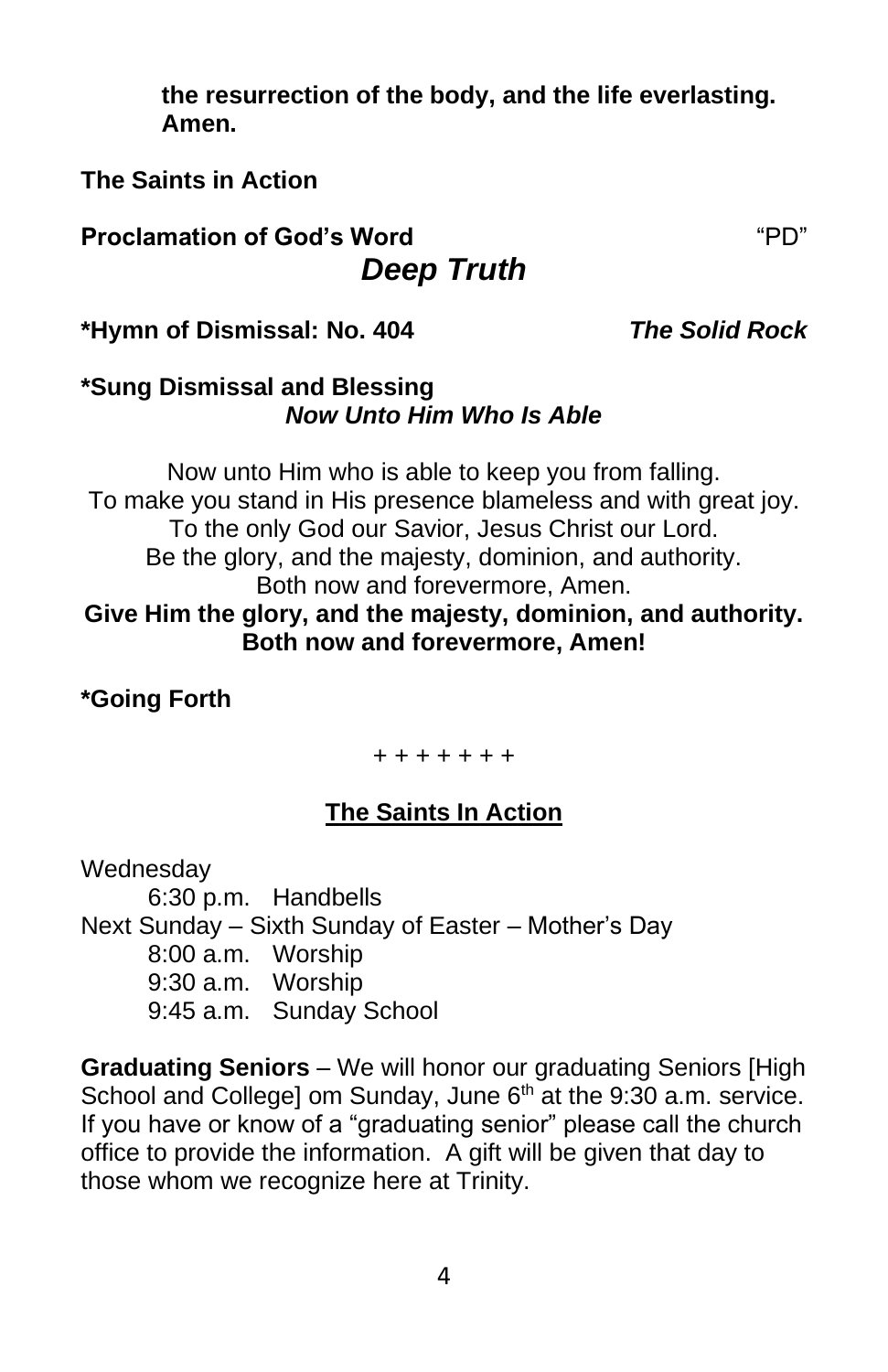**Croner Education Loan Fund** – Applications are now available for all college students who would like to seek a "low" interest loan from the Croner Education Fund. Applications will be due to the church office by June  $30<sup>th</sup>$  for the coming academic year. Funds will be disbursed directly to your educational institution.

**Trinity Music Sunday** with the Trinity Bells will be Sunday, May 16<sup>th</sup> at both services. A musical message for the day.

**Vacation Bible School** will be June 14-18 here at Trinity. This year we will be exploring the story of "Daniel!" Amy Clark and Jean Hart are serving as directors. We are seeking "helpers" to guide students groups, crafts, music, and food! Please offer your talents to make this a memorable event of summer 2021! We missed out on VBS last year due to COVID-19, we feel safe enough to engage with the children this summer.

**Children's Clearances –** The Church Office sent out letters requesting updated Children's Clearances. If you received a letter, please fulfill the request as soon as possible. For those helping with VBS if you are not sure if you have a current clearance, please call the church office. Pam has all of the information. THANK YOU!

**Penn West Annual Meeting – June 12** from 9 a.m. to 12 Noon. Our own Tom Croner will complete his two year term as moderator that day. Tom has the distinction of being the ZOOM Moderator of the Conference. There have been no in person meetings of the Conference during his term, all meetings have been conducted by ZOOM. We are seeking 1 person to "attend" via ZOOM for this meeting. The church will cover the costs of registration of \$20.00. Please speak with Pastor Dave or Tom Calvert if you are willing to serve.

**Church Picnic –** What do you think about having our annual Church Picnic in the Grove on July 18<sup>th</sup>. Let Tom Calvert or one of the HUGS & KISSES moms know your opinion.

**Trinity Celebrates 250 Years** of ministry in 2027. We are starting to think about this celebration and how to commemorate this very special anniversary. Would you be willing to work with a team to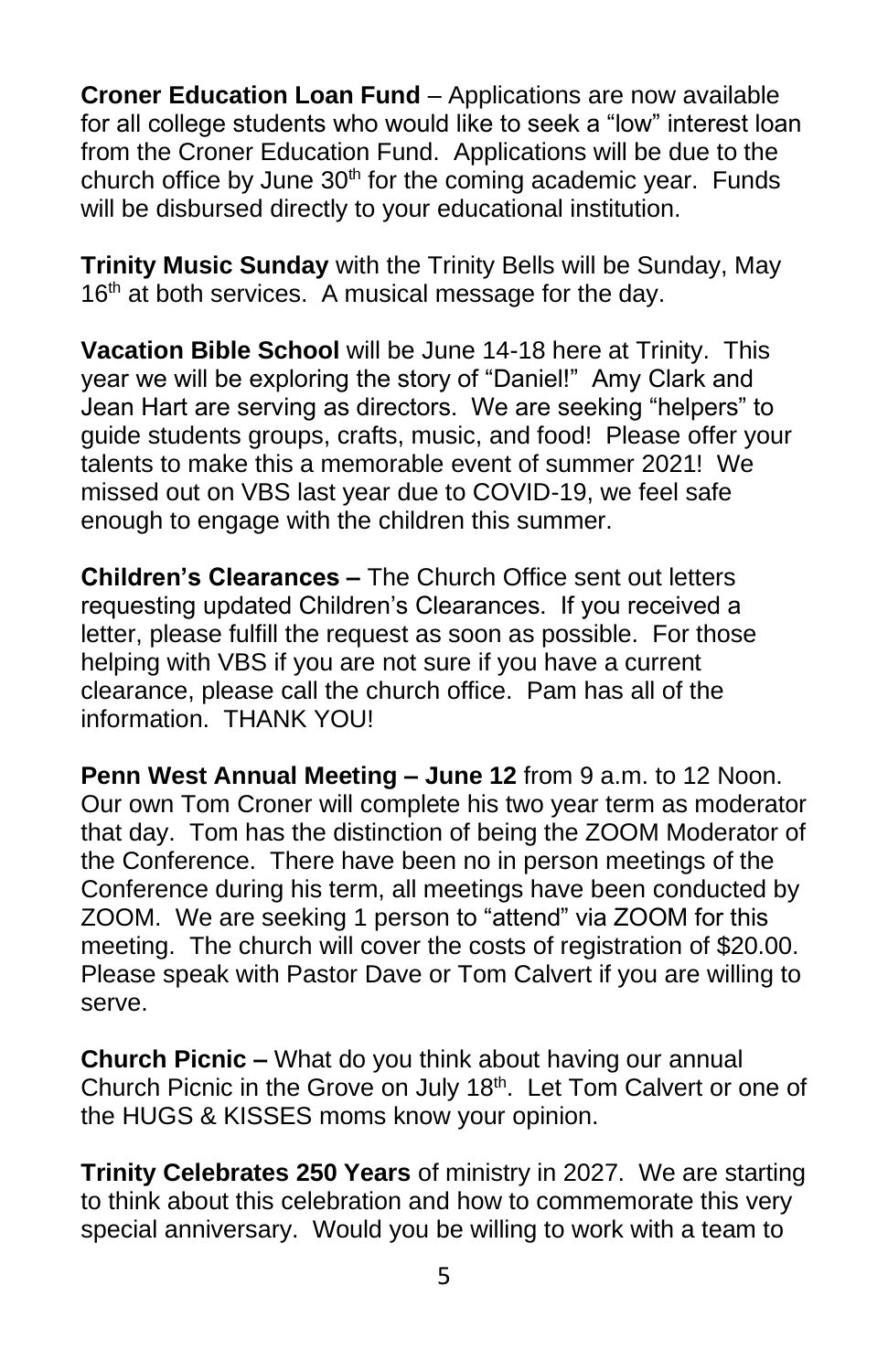create a plan for honoring this anniversary? Speak with Pastor of your interest.

**Pastor at St. Augustine's** – PD will be leaving following worship today for the Annual Chapter meeting at the House of St. Augustine's in Oxford, Michigan. He will return to Berlin on Tuesday afternoon.

**Meals on Wheels** of Somerset County is in need of help. We are looking for an energetic person to join our team. We need a parttime person for kitchen aid; washing dishes, preparing coolers to send out, helping with food and also with clean up. The hours would be 7:00 am to 1:00 pm. For more information on the position please contact Lori at 814-443-2787.

**Laurel Highlands Chorale** announces their upcoming 2021 Spring Mini Concert. This concert will include old time favorites chosen to brighten your day and uplift your spirits. Considering the current COVID virus situation, there will be a few changes to make everyone attending feel comfortable. There will be a maximum number of seats available for each concert. No tickets will be sold prior to the concert or at the door. Instead, a call must be placed to reserve your desired date and time; payment will be collected upon entry. Masks will be worn at the discretion of the attendee.

Concert dates are Sunday, May  $16<sup>th</sup>$  at 3:00 & 6:00 pm and Monday, May 17<sup>th</sup> at 7:00 pm at the Somerset Church of the Brethren, 606 Berlin Plank Rd., Somerset. Admission is \$5, payable at the door. Reservations must be made prior to the concert on a first call, first served basis. Contact Dorene Friedline at 814-926-3610 or 814-442-0460 for reservations or questions.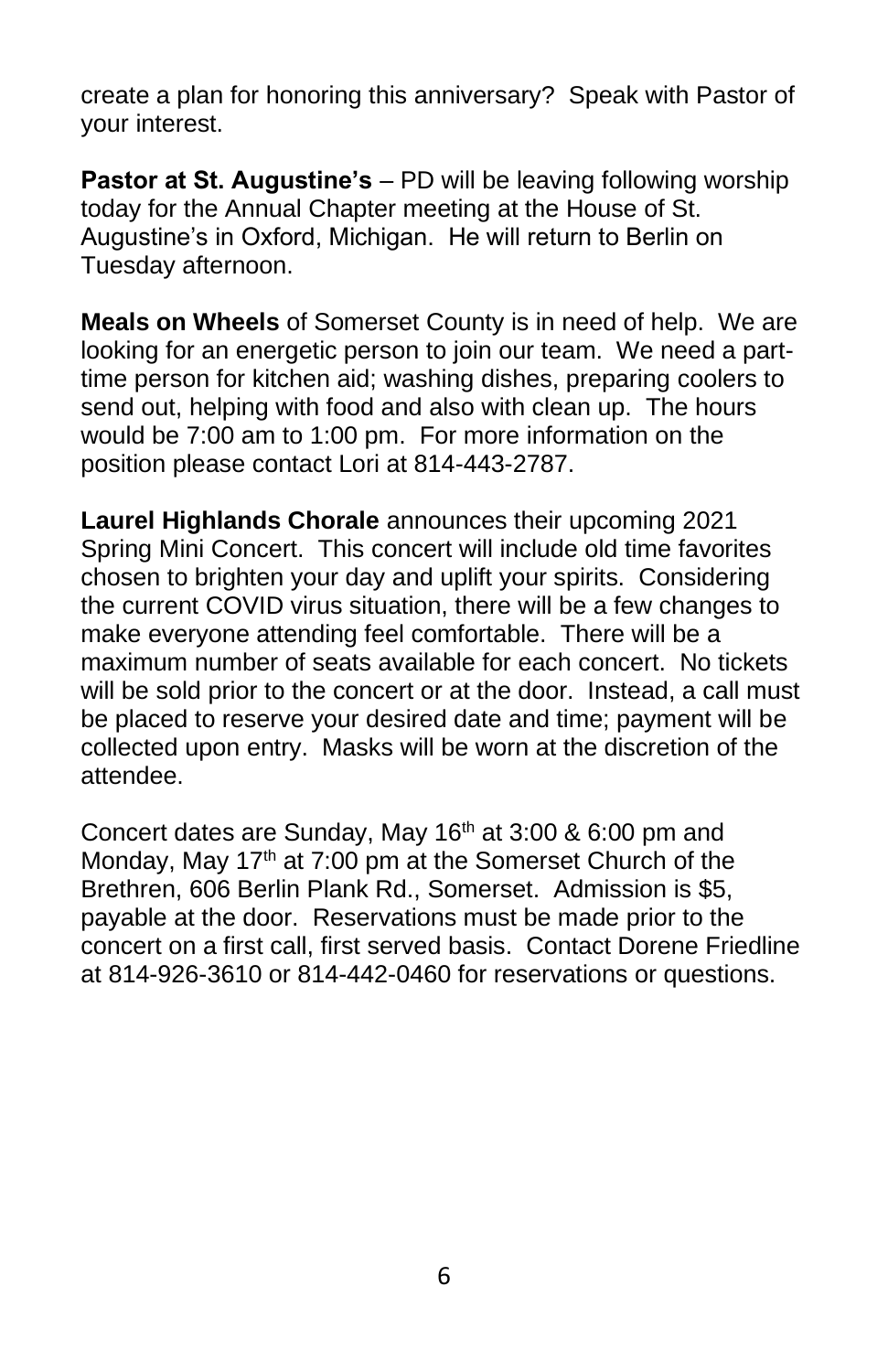#### **Giving From 4/25/2021**

|              | Rec       | <b>Budget</b> | Over/Under |
|--------------|-----------|---------------|------------|
| General      | \$2133.00 | \$2434.93     | $-5301.93$ |
| Ben          | \$148.00  | \$213.46      | $-565.46$  |
| <b>Maint</b> | \$240.00  | \$163.46      | \$76.54    |
| <b>Total</b> | \$2521.00 | \$2811.85     | $-5290.85$ |

Benevolence includes Food Pantry of \$20

#### **Those Remembered in prayer:**

God's guidance and protection for Armed Forces.

#### **Shut Ins:**

Roy Bucher, Helen Diest, Mary Forespring, Cynthia Kelly, Lois Krause, Deb Luteri, Lois Saylor, Dirkje Stellingwerf.

#### **Healing Concerns:**

Mark Amyot, Donnie Baxter, Lindsey Stotler Cioci, Pam Crooks, Rev. Charlie Dunn, John Durst, Susan Durst, Wilma Durst, Eric Emerick, Jane Fisher, Linda Gallick, Janet Gindlesperger, Kathryn Grimm, Brenda Leister, Larry McCullen, Bayley Mull, Tyler Seifert, Dwight Smith, Robin Walker, Heather Weighley, Nancy Weighley, John Will, Karen Will, Kimberly Kay Roos Zimmerman.

Once again, we ask that you contact us if someone needs to be removed from the list or information updated. Thank you for your assistance.

#### *Where You May Find. . .*

**The Nursery:** *is on the lower level for children and their parent. A big screen TV is mounted in the room so that you may watch the service.*